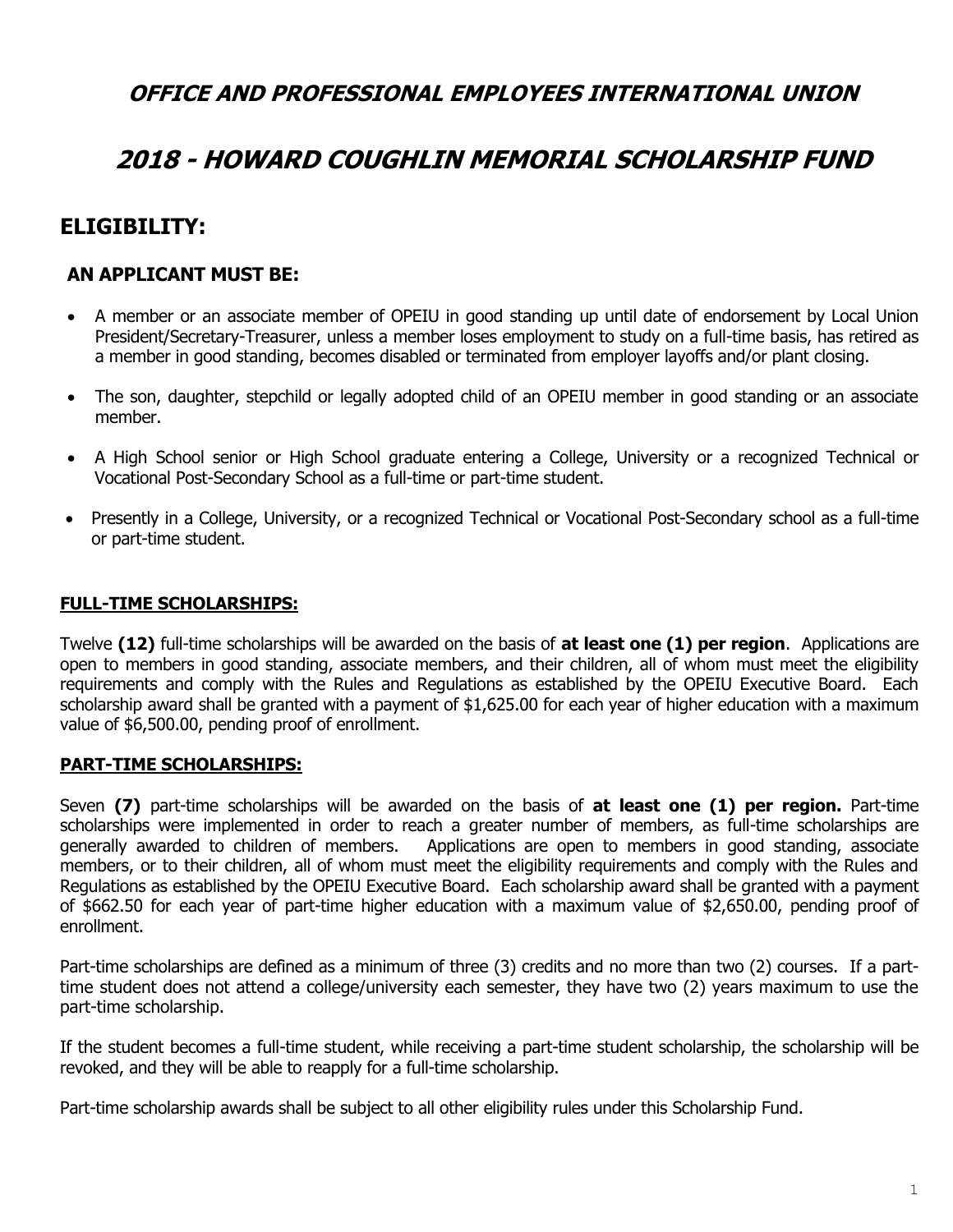### **PROCEDURES:**

- Each applicant must file an official OPEIU scholarship application.
- **Application forms must be endorsed by the Local Union President or Secretary-Treasurer** attesting that a member, a parent or guardian of an applicant, or an associate member is in good standing on the date of award - such endorsement must be obtained **BEFORE** the application is submitted.
- The application form must also be endorsed if a member loses employment to study on a full-time basis, retires, is disabled, or is terminated from employer layoffs and plant closings.

#### **FORMS:**

Application forms may be obtained:

- at your Local Union office
- at the Secretary-Treasurer's Office of the International Union
- from our web site at **[www.opeiu.org](http://www.opeiu.org/) -** once logged into the site, click on OPEIU Member Resources/OPEIU Membership Benefits link.

#### **REQUIREMENTS:**

All applications must be signed by the member's Local Union President or Secretary Treasurer before submittal to the International Secretary-Treasurer's Office. Incomplete applications will be returned to the Local Office.

### **APPLICATION:**

All completed applications are due in the International Secretary-Treasurer's Office no later than **March 31st .**

#### **SELECTION OF WINNERS:**

- All applications will be entered into a drawing and winners will be selected by region.
	- All applicants will be notified in the month of May:
		- o Scholarship winners will receive a certificate and forms for completion in the mail.
		- o Applicants who have not been selected for an award will be notified by email.

 **1/2018**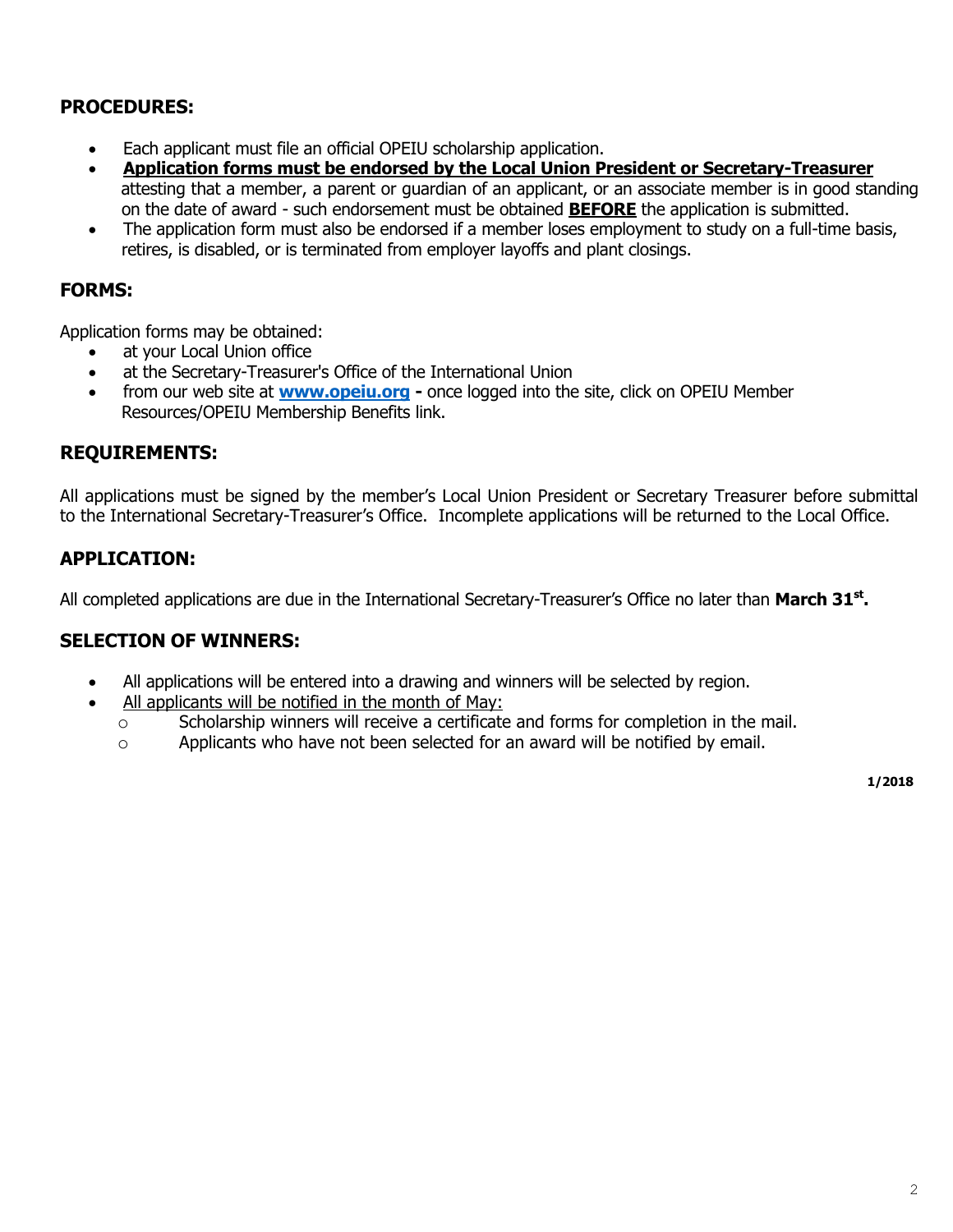| 2018 - HOWARD COUGHLIN MEMORIAL SCHOLARSHIP FUND                                                                                                                                                                                       |            |              |       |           |          |  |  |  |
|----------------------------------------------------------------------------------------------------------------------------------------------------------------------------------------------------------------------------------------|------------|--------------|-------|-----------|----------|--|--|--|
| <b>APPLICATION FORM</b><br><b>APPLICATION DEADLINE: MARCH 31, 2018</b>                                                                                                                                                                 |            |              |       |           |          |  |  |  |
| PLEASE NOTE: MUST BE FULL-TIME OR PART-TIME, CANNOT APPLY FOR BOTH                                                                                                                                                                     |            |              |       |           |          |  |  |  |
| I AM APPLYING FOR A FULL-TIME SCHOLARSHIP                                                                                                                                                                                              | <b>YES</b> | $\Box$       | NO    |           |          |  |  |  |
| I AM APPLYING FOR A PART-TIME SCHOLARSHIP                                                                                                                                                                                              |            | YES U        |       | $NO \Box$ |          |  |  |  |
| $\overline{Last}$                                                                                                                                                                                                                      | First      |              |       | Middle    |          |  |  |  |
|                                                                                                                                                                                                                                        |            |              |       |           |          |  |  |  |
| <b>Street</b>                                                                                                                                                                                                                          | City       |              | State |           | Zip Code |  |  |  |
|                                                                                                                                                                                                                                        |            | $Sex: M$ $F$ |       |           |          |  |  |  |
|                                                                                                                                                                                                                                        |            |              |       |           |          |  |  |  |
|                                                                                                                                                                                                                                        |            |              |       |           |          |  |  |  |
| Last                                                                                                                                                                                                                                   |            | First        |       |           | Middle   |  |  |  |
|                                                                                                                                                                                                                                        |            |              |       |           |          |  |  |  |
| Home Address: <u>Street</u> Street City State Zip Code                                                                                                                                                                                 |            |              |       |           |          |  |  |  |
|                                                                                                                                                                                                                                        |            |              |       |           |          |  |  |  |
|                                                                                                                                                                                                                                        |            |              |       |           |          |  |  |  |
| Relationship to Member/Associate Member: Son______ Daughter_________ Other__________________________                                                                                                                                   |            |              |       |           |          |  |  |  |
|                                                                                                                                                                                                                                        |            |              |       |           |          |  |  |  |
| Graduation Date: The Contract of the Contract of the Contract of the Contract of the Contract of the Contract of the Contract of the Contract of the Contract of the Contract of the Contract of the Contract of the Contract<br>Month | Year       |              |       |           |          |  |  |  |

**OFFICE AND PROFESSIONAL EMPLOYEES INTERNATIONAL UNION**